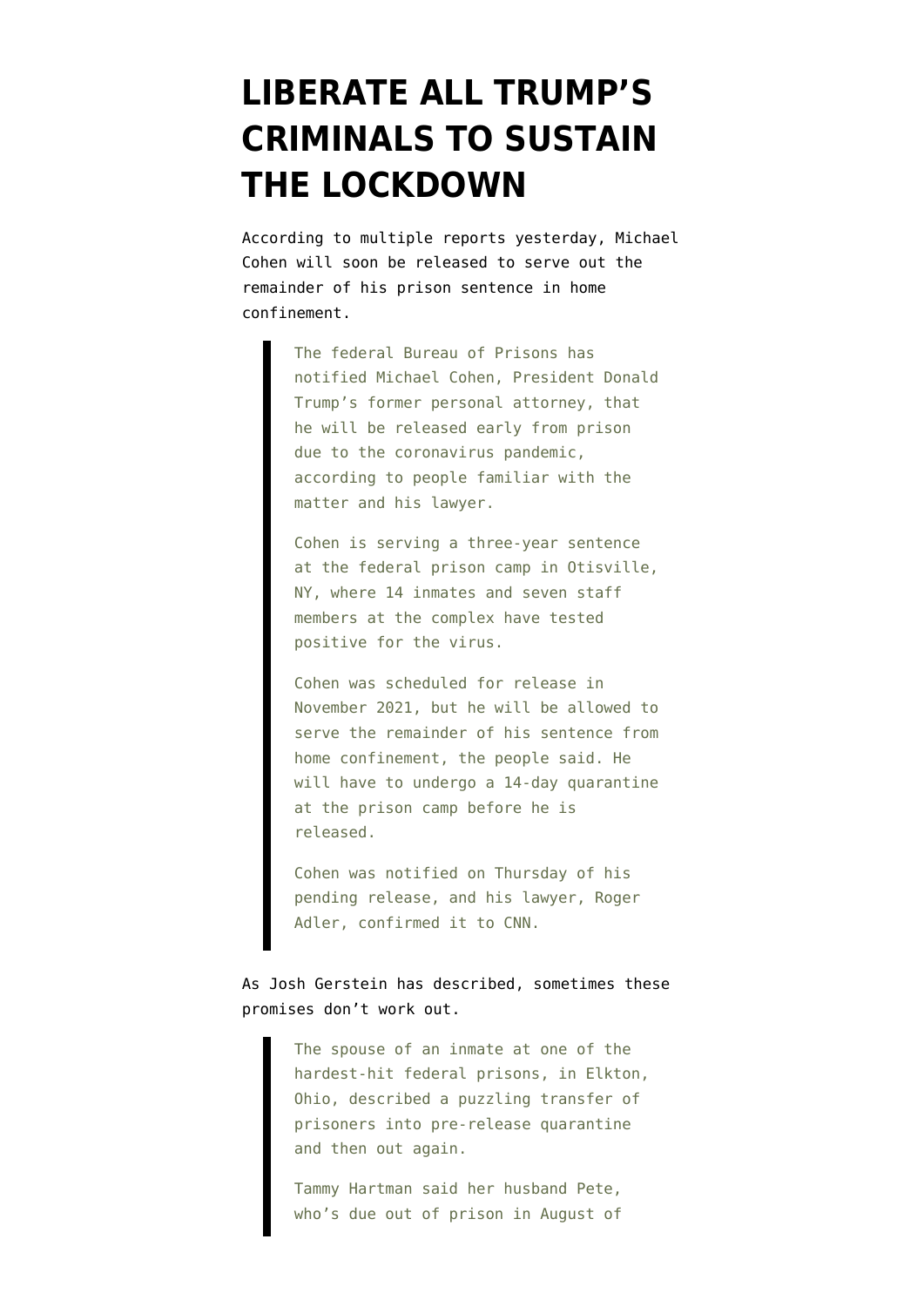next year, was one of 56 inmates whose names were called on Saturday to report for quarantine so they could be sent on home confinement.

"They were all told: you're going home," she said. But on Wednesday, 54 of the men were sent back to their cells. "They told them, sorry, you're not going anywhere, because they'd approved only two of them to leave."

"I actually thought he was coming home," Hartman said of her 59-year-old husband who — like other prisoners mentioned in this story — is serving time on drug charges. "I canceled all his subscriptions to magazines because I thought he'd be home in 14 days… I'm trying to hold it together."

Which is, I guess, why Cohen's lawyers promptly made this public — to make it harder for BOP to renege.

Otisville prison is [one of the federal prisons](https://www.bop.gov/coronavirus/#) with a growing cluster — currently, officially, with 14 prisoners and 7 guards testing positive. So it is an appropriate places for BOP to attempt to move older, non-violent prisoners. That said, Cohen is not actually that old (just 53) and as far as is public, his health is fine.

A far better case might be made that Paul Manafort should be sent to home confinement. He's 71 and wasn't all that healthy when he first went to jail almost two years ago, and he has continued to have health problems since then. His attorney, Kevin Downing, [cited](https://www.politico.com/news/2020/04/14/paul-manafort-prisoncoronavirus-threat-185186) those health problems in a letter to BOP asking for his release. Curiously, Downing appears to be thinking exclusively in terms of internal appeals, rather than appealing to a judge, which suggests he thinks his client stands a better chance if someone working for Bill Barr makes the decision (which certainly worked to keep him out of Rikers when he was arraigned in New